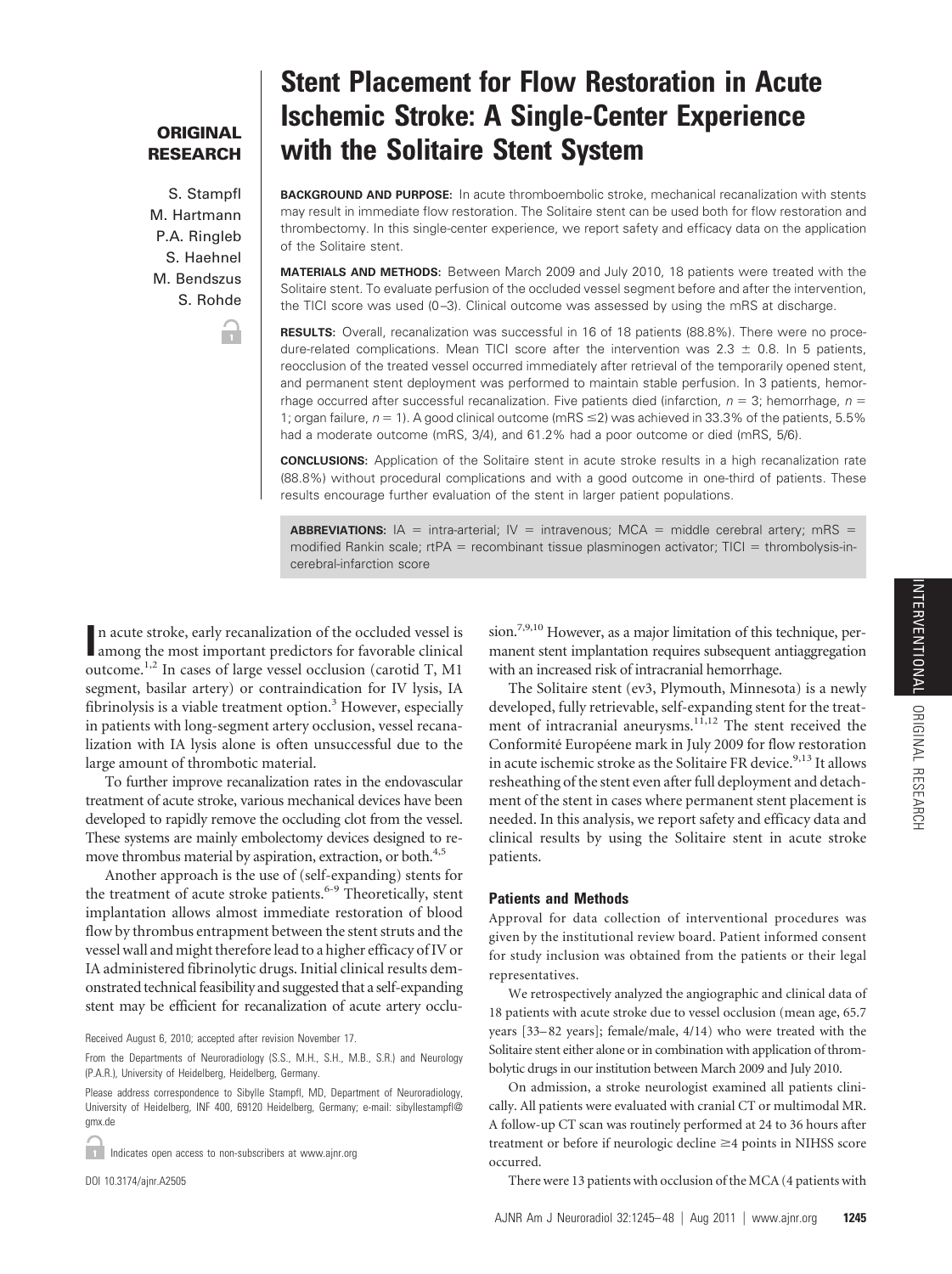

Fig 1. A, Initial angiogram shows a main branch occlusion of the left MCA. *B*, After the first pass of the Solitaire stent, patency of the M1 segment and of lenticulostriate arteries is achieved. *C*, Solitaire stent within the left M1/M2 segment: second stent opening. *D*, Final angiogram demonstrates successful recanalization of the occluded vessel.

additional carotid T occlusion; 1 patient with long-segment occlusion of the right internal carotid artery, involving the M1 and M2 segment) and 5 patients with occlusion of the basilar artery.

#### *Endovascular Procedure*

All interventions were performed by consultant neurointerventionalists (S.R., M.H., S.H., M.B.) on a biplanar system (Artis zee Biplane; Siemens, Erlangen, Germany) under general anesthesia. Using transfemoral access, a 6F guiding catheter (Envoy; Cordis Neurovascular, Miami Lakes, Florida or Neuron; Penumbra, Alameda, California) was placed into the target carotid or vertebral artery.

In contrast to the manufacturer's guidelines, no balloon guide catheter was used during clot retrieval. Using a balloon guide catheter is recommended to achieve flow arrest and prevent distal embolization with thrombus material. However, we did not observe any distal embolization during our recanalization procedures. Furthermore, placement of an 8F catheter in arteriosclerotic and tortuous vessel segments might be difficult and might complicate the intervention.

A microcatheter (Prowler Select Plus, Cordis or Rebar 27, ev3) with a 0.014-inch microwire (Transcend; Boston Scientific, Natick, Massachusetts) was carefully advanced though the thromboembolic occlusion under fluoroscopic control. Angiographic runs were subsequently performed through the microcatheter to estimate the length of the occlusion and to document the correct position of the microcatheter tip at least 0.5 cm beyond the distal end of the thrombus. Under fluoroscopic control, the Solitaire stent was advanced through the microcatheter across the vessel occlusion with the distal stent markers beyond the distal end of the occlusion. The stent was deployed completely by pulling back the microcatheter, and angiographic runs were done to control for flow restoration (Fig 1). The time of stent deployment before its retrieval varied between 1 and 20 minutes. It depended on the recanalization concept: mechanical recanalization or combined mechanical and pharmacologic recanalization (with a longer stent deployment).

In case of persistent occlusion or incomplete vessel recanalization, the Solitaire stent was recaptured and deployed again to restore ante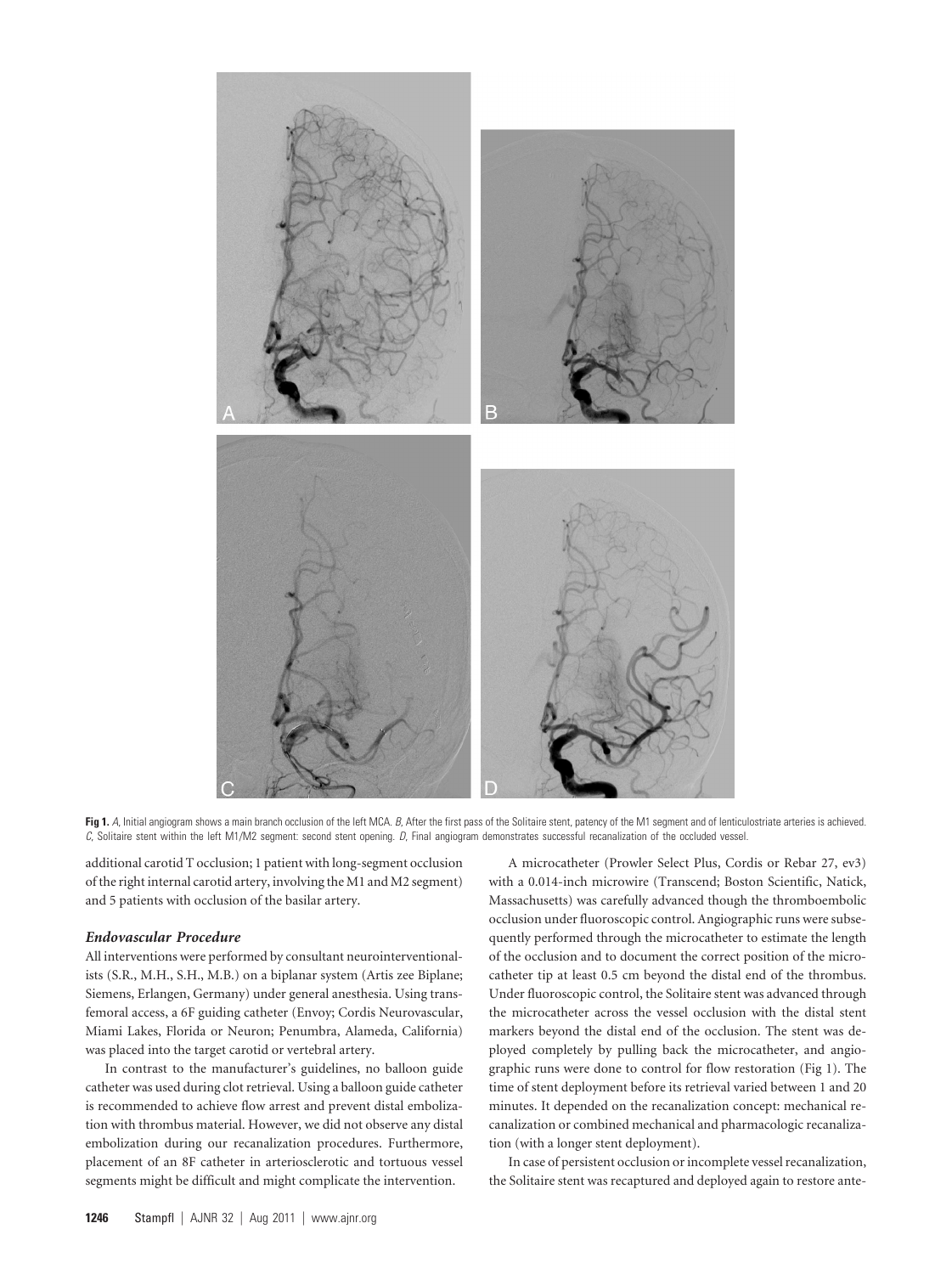grade blood flow. In 4 cases, the deployed stent was used for thrombectomy by retrieving the stent into the guiding catheter. During clot retrieval, proximal aspiration was performed by using a 20-mL syringe. At the end of the procedure, the stent was recaptured with the microcatheter. In 5 cases with an underlying stenosis, incomplete vessel recanalization, or both, the Solitaire stent was detached electrolytically within the stenotic vessel segment.

As additional periprocedural medication, 4 patients received 500 mg of aspirin, 5 patients received between 2000 and 7000 U of heparin, and 8 patients received tirofiban (administered intravenously, at an initial rate of 0.4  $\mu$ g/kg/min for 30 minutes and continued at 0.1  $\mu$ g/kg/min for 24 or 48 hours). In patients with permanent stent deployment, postprocedural medication with 100 mg of aspirin and 75 mg of clopidogrel was initiated. One of these patients already was on aspirin and clopidogrel because of a cardiac disease. Another patient was already treated with oral anticoagulants because of atrial fibrillation in his medical history.

Successful recanalization of the occluded vessel segment was defined as TICI grade 2 or 3 (TICI score). TICI is a 4-point-scale that ranges from "no antegrade flow beyond the point of occlusion" (TICI 0) to "antegrade flow into the bed distal to the obstruction occurs as promptly as into the obstruction, contrast material clearance from the involved vascular territory is rapid" (TICI 3).<sup>14</sup> TICI scores were estimated from angiographic runs before and after the procedure. Assessment of angiographic images was performed in consensus by 2 experienced neuroradiologists (S.R., S.S.).

Furthermore, angiographic images were evaluated regarding time to recanalization (defined as the time interval from the first diagnostic angiogram to the first angiogram with evidence of perfusion within the occluded vessel segment), length of the occlusion (in millimeters, by using the catheter diameter for calibration), number of stent deployments necessary for reperfusion, number of recanalized vessel segments, and the additional application of the Solitaire stent as a thrombectomy device.

## *Statistics*

Continuous data are described by mean and SD. Statistical analysis was performed using Prism 5.0 for OSX (GraphPad Software, San Diego, California).

#### **Results**

#### *Safety, Technical Feasibility, and Angiographic Outcome*

In total, 18 patients with 19 occluded vessel segments were treated with the Solitaire stent (in 1 patient, 2 occluded M2 segments were recanalized). Mean time from symptom onset to the first diagnostic angiogram was  $240.9 \pm 71.4$  minutes. Mean time from the beginning of the intervention (defined as the first angiographic run) to recanalization was  $48.3 \pm 21.9$ minutes. Mean length of the occlusion was  $19.8 \pm 6.9$  mm. Mean number of stent deployments was  $2.5 \pm 1.9$ . In 17 patients, additional thrombolytic medication was applied (IV,  $n = 5$ ; IA,  $n = 4$ ; and combined,  $n = 8$ ). In 1 patient, Wallstent (Boston Scientific) implantation in the right internal carotid artery was performed before recanalization with the Solitaire stent because of an underlying vessel stenosis and a long-segment occlusion of the right internal carotid artery and M1/ M2. In this case, 9 Solitaire stent deployments were necessary to achieve successful recanalization.

In 4 cases, the stent was used for thrombectomy. This was

successful (ie, extraction of thrombotic material with subsequent recanalization) in 3 cases. In 5 patients with reocclusion of the recanalized vessel immediately after recapture of the temporarily opened stent, permanent deployment of the stent was performed to maintain stable perfusion within the recanalized vessel segment ( $n = 2$  cases with underlying stenosis,  $n =$ 3 cases with residual thrombus formation). There were no periprocedural complications related to the use of the Solitaire stent.

Angiographic evaluation of the perfusion of the affected artery before the intervention revealed complete vessel occlusion in all cases (TICI 0). Overall, mean TICI score after the intervention was  $2.3 \pm 0.8$  (without differentiation between TICI 2a and 2b). Complete reperfusion (TICI 3) was present in 9 cases and only partial filling of the entire vascular territory (TICI 2a) in 4 cases. There were 3 cases with complete filling of the entire expected vascular territory but delayed filling of contrast medium (TICI 2b). Absent or only partial filling of the target vessel (TICI 0 and 1) was documented in 2 cases. Recanalization (ie,  $TICI \geq 2$ ) of the occluded segment was successful in 16 of 18 patients (88.8%) and 17 of 19 vessel segments, respectively.

#### *Clinical Outcome*

**General Outcome Measures.** Mean NIHSS score at admission was  $21.0 \pm 6.7$  (range, 7–35). In 14 patients, stroke etiology was assumed to be thromboembolic; in 4 patients an additional underlying vessel stenosis within the occluded vessel segment was identified angiographically.

Overall, there were 5 fatal outcomes: 3 patients due to extensive brain infarction, 1 patient due to a brain stem hemorrhage after successful recanalization of the basilar artery, and 1 patient due to multiorgan failure. A good clinical outcome  $(mRS, \leq 2)$  at discharge was achieved in 33.3% of the patients, 5.5% had a moderate outcome (mRS, 3 or 4) and 61.2% had a poor outcome or died (mRS, 5 or 6).

**Ischemia following the Procedure.** In 2 patients with occlusion of the MCA, revascularization of the target vessel was unsuccessful: in 1 patient, reocclusion occurred immediately after partial recanalization with the Solitaire stent. This patient died 4 days after symptom onset due to extensive infarction. In the other patient, stent deployment was not possible due to very resistant, probably calcified thrombotic material. The patient was discharged to a rehabilitation center 17 days after stroke onset (mRS at discharge, 5).

**Hemorrhagic Complications.** In 1 patient with left MCA occlusion, extravasation of contrast agent in the left lentiform nucleus was found on the immediate postinterventional CT scan. This patient had received tirofiban in a standard dose rate, 30 mg rtPA IV, 15 mg rtPA IA, and a standard dose of aspirin and clopidogrel (because of permanent stent deployment). After 10 hours, CT scan was repeated due to clinical deterioration, and control CT revealed a massive hemorrhage originating from the left lentiform nucleus. The patient survived without evacuation of the hematoma or development of significant infarction. One month after symptom onset, the patient was discharged to a rehabilitation center (mRS at discharge, 5).

Another patient with thromboembolic basilar artery occlusion who had received 55 mg of rtPA for IV lysis ("bridging"),